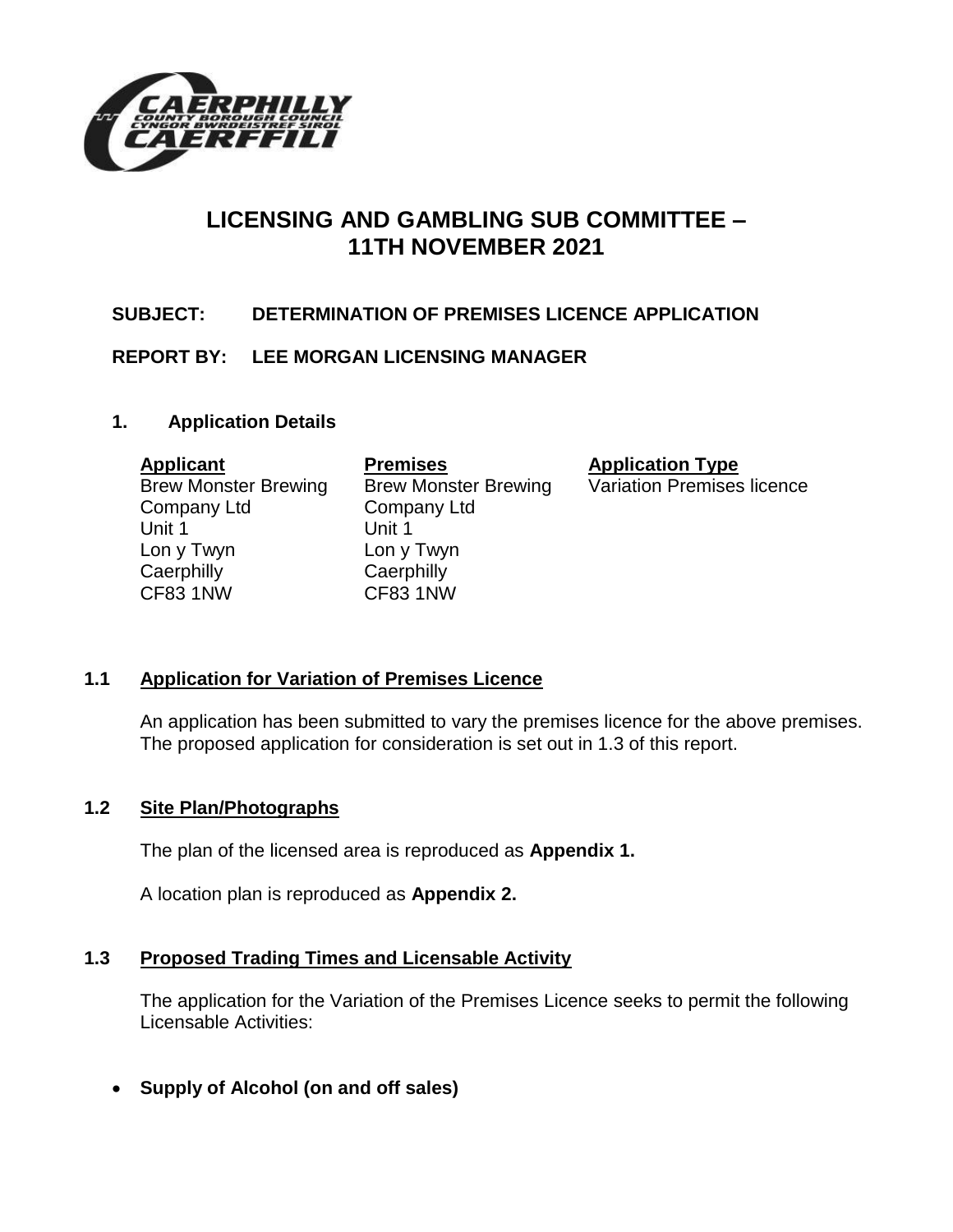Saturday 09.00 to 12.00 Sunday 09.00 to 23.00 The following description is taken directly from the application – "amend the times for the supply of alcohol and the hours the premises is open to include Sundays (09.00 to 23.00) and Saturday mornings (9.00 to 23.00) which are not currently included."

"These will allow us to offer breakfast brunch and lunch on these days."

## **1.3.1 Existing Permissions**

#### **Supply of Alcohol (on and off sales)**

Monday to Saturday, 16:00 to 23:00 New Year's Eve, 16:00 to 02:00 the following morning

## **Late Night Refreshment (indoors only)**

New Year's Eve, 23.00 to 02.00 the following morning

## **Recorded Music (indoor only)**

Monday to Saturday, 16:00 to 23:00 New Year's Eve, 16:00 to 02:00

## **1.3.2 Existing Conditions**

1. The designated premises supervisor will ensure that all staff are trained in their responsibilities with regard to the sale and supply of alcohol. Training records will be maintained for all members of staff and made available for inspection by any authorised officer at any reasonable time. This will include training of underage sales, drug awareness and drunk and disorderly behaviour. All such training to be updated on an annual basis, or for instances when legislation changes and should include training on how to deal with difficult customers. The training should be clearly documented and signed and dated by both the trainer and the member of staff receiving it.

2. CCTV system shall be installed. The system will be maintained in good working order and operated at all times the premises are open to the public and will continually record when licensable activities take place and for a period of two hours afterwards; the CCTV shall cover all parts of the licensed areas to which the public have access (excluding the toilets). The images shall be retained for a period of 28 days and produced to a Police Officer and any authorised officer of the Licensing Authority and as soon as is reasonably practical upon request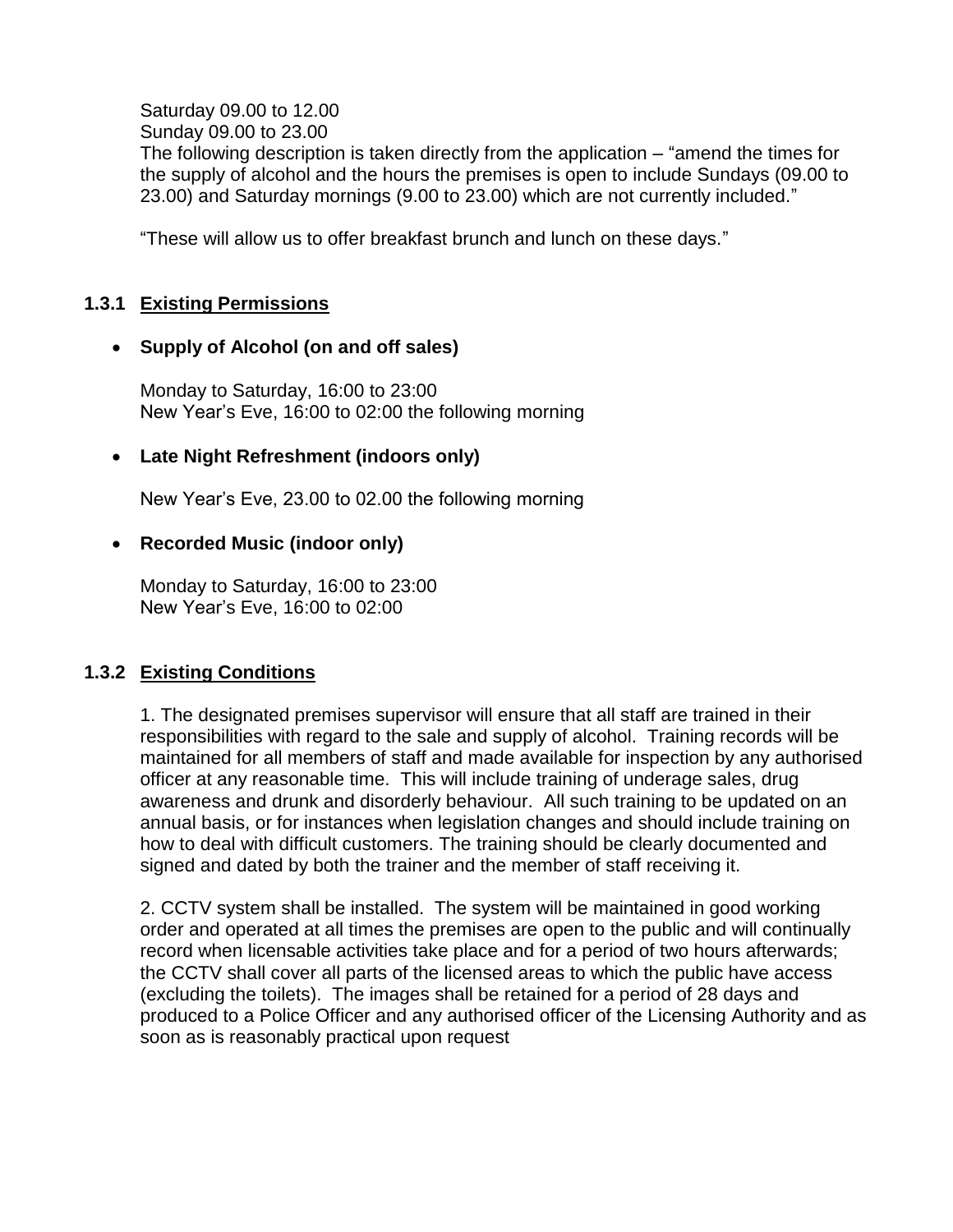The premises licence holder shall ensure that there are trained members of staff during licensed hours to be able to reproduce and download images into a removable format at the request of any authorised officer of the Licensing Authority or police officer.

3. An incident book shall be kept at the premises and maintained on site. It shall be made available on request to an authorised officer of the local authority or member of the Police. The register will record details of all crimes at the premises, complaints received of a licensing nature, any incidents of disorder, any refusal for the sale of alcohol and any visits by the emergency services.

4. Persons using the smoking shelter will not be permitted to take food or drink outside, and notices to this effect shall be displayed at suitable locations.

5. The premises licence holder shall ensure that there are sufficient litter bins and ashtrays within the vicinity of the premises to collect any waste arising from the carrying on of licensable activities and should also ensure that such receptacles are emptied when full.

6. No waste or bottles shall be moved to external areas between 23:00 and 08:00.

7. The collection of refuse, bottles and recyclable materials shall only take place between 08:00 and 18:00.

8. An approved proof of age scheme shall be adopted, implemented and advertised within the premises such as 'Challenge 25' whereby an accepted form of photographic identification shall be requested before any alcohol is sold to any person who appears to be under 25 years of age. Acceptable proof of age shall include identification bearing the customers photograph, date of birth and integral holographic mark or security measure. Suitable means of identification would include PASS approved proof of age card, photo-card driving licence and passport.

9. Publicity materials notifying customers of the operation of the Challenge 25 scheme shall be displayed at the premises, including a Challenge 25 sign of at least A5 size at the entrance to the premises and where practicable at each point of sale.

10. The premises should be cleared of customers within 30 minutes of the last supply of alcohol on any day.

11. The premises licence holder shall ensure that all drinking glasses used within the premises are of toughened or safety glass to the appropriate safety standard, in that they shall not produce sharp shards when broken.

12. Customers will not have access to the production/brewery area of the building. This area will be closed off and will only be accessible by staff using a keycode.

13. Prominent and clear notices displayed at points where clientele leave the building, instructing them to leave the premises and area quietly.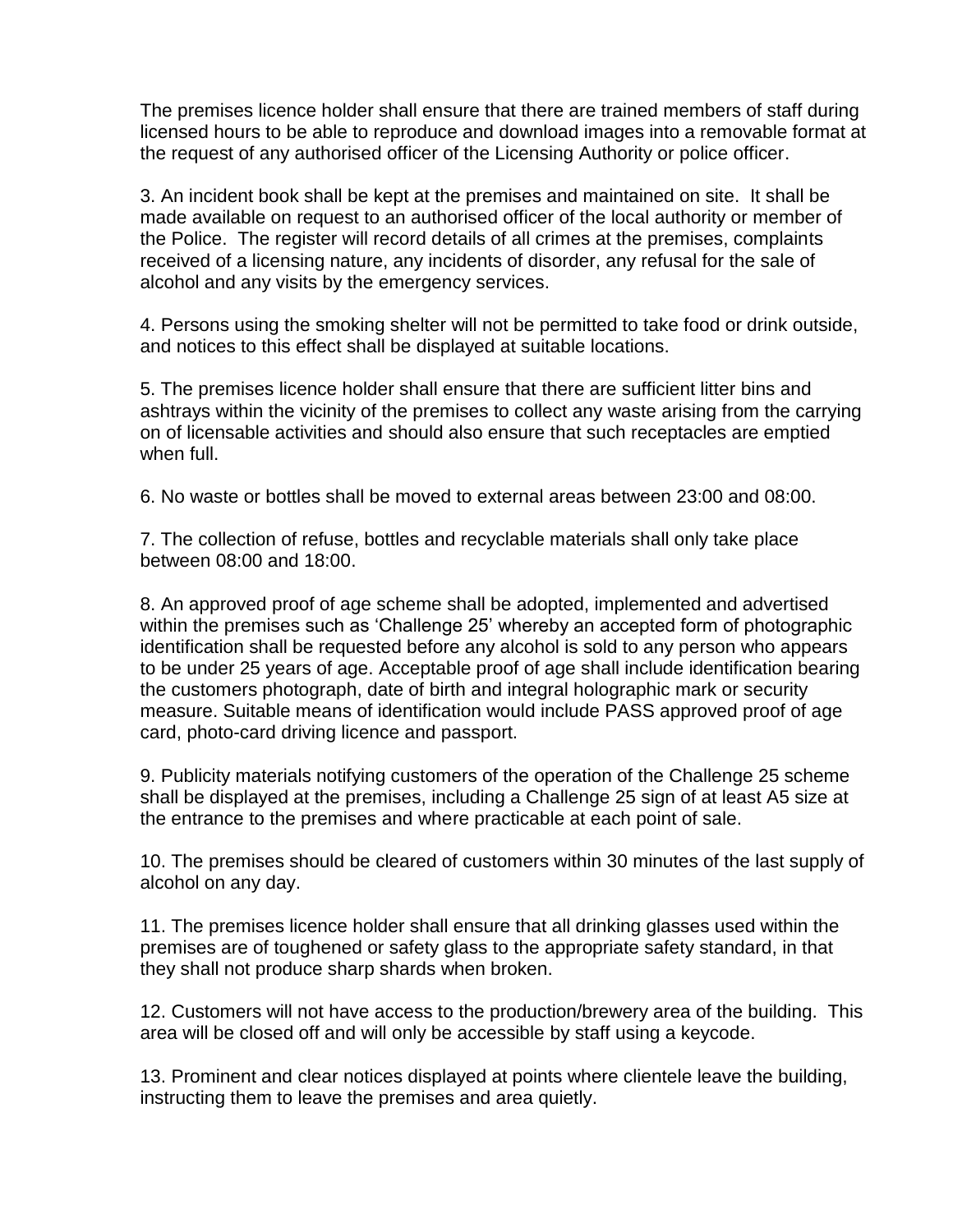14. Recorded music will not be played in any outside area at all times on any day.

15. All alcoholic drinks will be consumed indoors within the licensed area.

16. Off-sales will be restricted to the sale of sealed packaged products (bottles, cans, 5 litre microkegs) which are intended for consumption at home.

17. No performance of striptease, lap dancing, entertainment of a sexual nature or other similar adult entertainment will be permitted on the premises.

18. The premises licence holder shall ensure participation in any Pub Watch or similar scheme operating in the locality of the licensed premises.

## **1.4 RELEVANT CONSIDERATIONS**

Caerphilly County Borough Council Licensing Policy **Appendix 3**

National Guidance **Appendix 4**

## **1.5 RELEVANT REPRESENTATIONS RECEIVED DURING APPLICATION PROCESS**

#### **1.5.1 Responsible Authorities:**

Fire Safety, the Local Health Board, Heddlu Gwent Police, and Environmental Health Pollution Team, have responded to the application and have indicated that they have no representations / objections in respect of the variation submitted.

## **1.5.2 Other Persons:**

#### **Residents**

| <b>Document</b>                 | <b>Date Received</b> | <b>Appendix Reference</b> |
|---------------------------------|----------------------|---------------------------|
| <b>Resident A Newhouse</b>      | 20/10/2021           | Appendix 5a               |
| Representation                  |                      |                           |
| <b>Resident B Booth</b>         | 20/10/2021           | <b>Appendix 5b</b>        |
| Representation                  |                      |                           |
| <b>Resident C Williams /</b>    | 20/10/2021           | <b>Appendix 5c</b>        |
| <b>Griffiths Representation</b> |                      |                           |
| <b>Resident D Butler</b>        | 20/10/2021           | <b>Appendix 5d</b>        |
| Representation                  |                      |                           |
| <b>Resident E Newbury</b>       | 20/10/2021           | <b>Appendix 5e</b>        |
| Representation                  |                      |                           |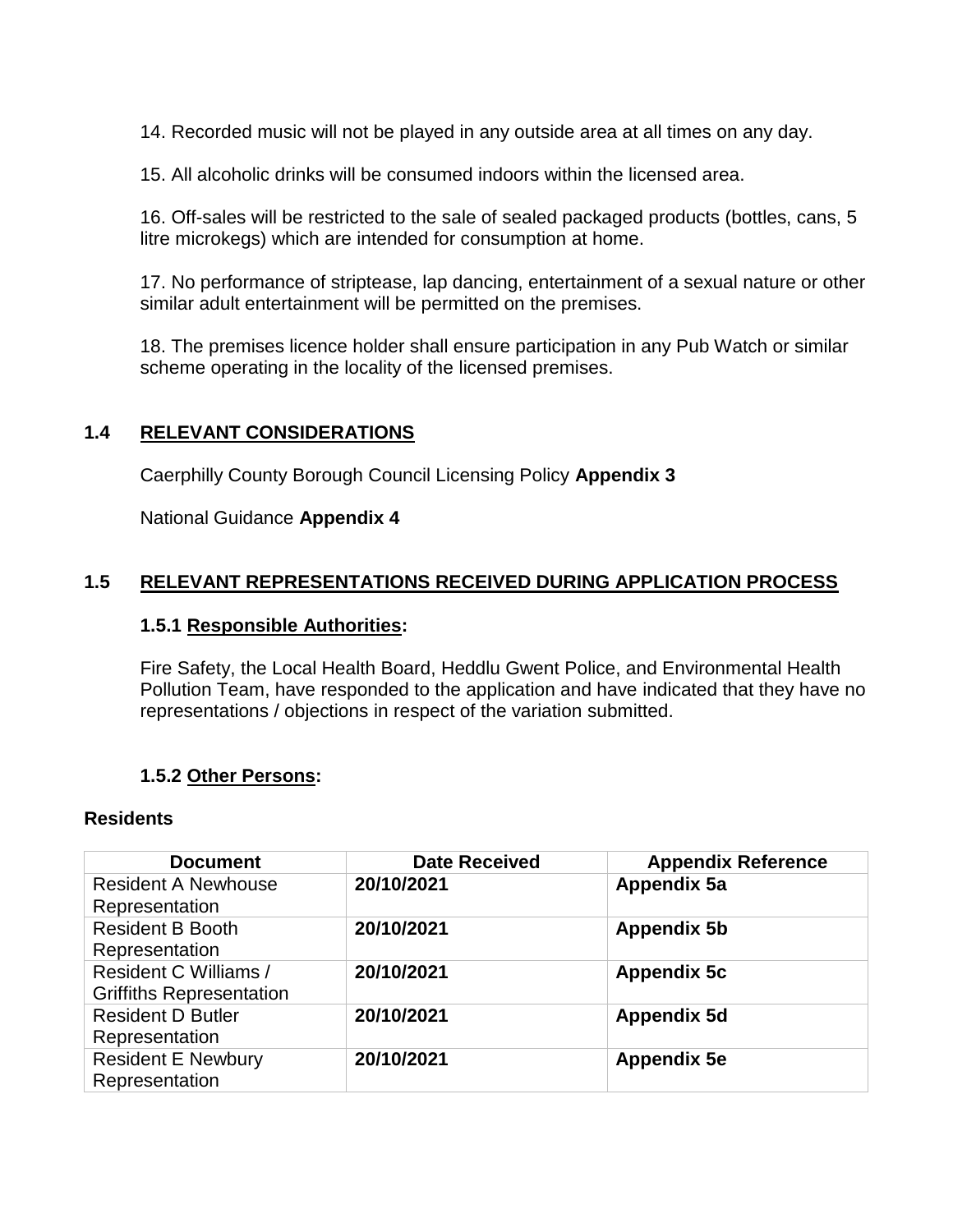| <b>Resident F Brown</b><br>Representation  | 20/10/2021 | <b>Appendix 5f</b> |
|--------------------------------------------|------------|--------------------|
| <b>Resident G Tilley</b><br>Representation | 20/10/2021 | Appendix 5g        |
| <b>Resident H Harris</b><br>Representation | 20/10/2021 | <b>Appendix 5h</b> |

## **1.6 SUMMARY OF REPRESENTATIONS**

Representations have been received from 8 residents during the consultation process.

Resident A expresses concern in relation to noise/disturbance so early on a weekend, the premises emitting unpleasant odours and parking issues in restricted bays and yellow lines. Adding to the hours it is stated would add to the nuisance already being made.

Resident B & C detail identical concerns in that the prior occupant of the unit closed on Saturday afternoons and Sunday. Concern was expressed about the failure to address overturned wastebins associated with the venue. Comment as made in respect of noise nuisance from building works undertaken and use of internal lighting has increased light pollution. Reference is made to the number of works vehicles contributing to parking related issues.

Resident D details concerns at the premises linked to prevention of public nuisance, crime and disorder and public safety before the premises has opened and raises the potential for increased traffic and noise. Reference is made to the withdrawal of Sunday opening from the initial application in September 2020. Noise from building works, odours from brewing, waste bins left on pavements and the parking of employee and works vehicles has caused issues during school drop off/collection times.

Resident E references that the company have yet to trade and there has been insufficient testing of the suitability of the hours tested. Comment is made concerning noise from depositing waste at 2 other licensed premises in the vicinity being audible which is believed will increase when this premises opens. Concern is detailed about the attitude demonstrated by workmen and owner of the premises making use of their garden uncomfortable. Reference is made to abuse / assault suffered on two occasions by persons fuelled by alcohol and occasions when cans and general takeaway litter deposited on vehicles / gardens.

Resident F expresses concern in relation to the applicant reneging on Sunday opening even before opening their premises. Reference is made to incidences of public nuisance in relation to building works and air conditioning units and use of internal lighting throughout the night causing light pollution. The failure of the applicant to issues with waste bins is detailed and parking / non removal of employee / works vehicles is referenced.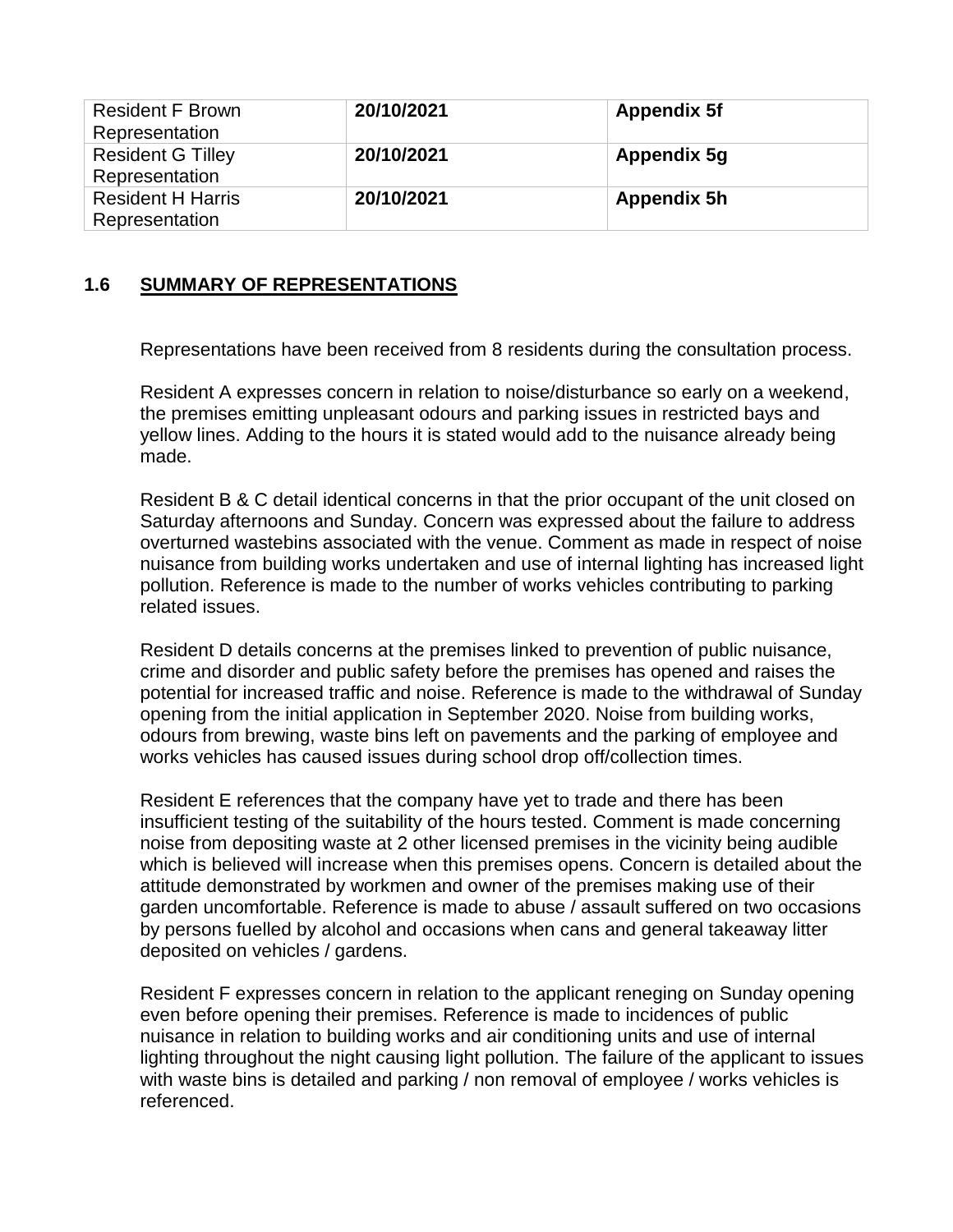Resident G details an objection on behalf of her mother and expresses concern that the proposed changes will have a hugely detrimental effect on mental health and wellbeing. Concern is expressed in relation to noise, mess, smell and disruption if additional hours granted. Reference is made to noise from an air conditioning unit being unacceptable. Issues with a waste bin and depositing of food waste and wrappers into the resident's garden are detailed. Reference is made to the premises having had a detrimental impact on the neighbourhood before it has opened.

Resident H details that he wished to object to application for Saturday and Sunday as this was something that the applicant promised he would not do. Reference is made to agreeing with the contents of the submission by Resident F.

## **1.7 APPLICANT RESPONSE**

The applicant has acknowledged receipt of the resident representations and has indicated that he would respond to the same at the hearing.

## **1.8 LICENSING ASSESSMENT**

The Licensing Assessment is a provisional summary, based on representations received prior to the hearing. The Head of Public Protection, Community and Leisure Services reserves the right to amend or vary the provisions contained in the summary and recommendation, subject to any change in the material facts that become known at the hearing. The Sub-Committee is obliged to determine this application with a view to promoting the licensing objectives which are:

- The prevention of crime and disorder;
- Public safety;
- The prevention of public nuisance;
- The protection of children from harm

In making its decision, the Sub Committee is obliged to have regard to:-

- Licensing Act 2003
- Statutory Guidance issued under S182 of the Licensing Act
- The Council's own licensing policy, and
- All representations made and evidence presented

NOTE: The Sub-Committee may not modify the conditions or reject the whole or part of the application merely because it considers it desirable to do so. Any such actions must be necessary in order to promote the licensing objectives.

Statutory Power - Licensing Act 2003. This is a Council function which is delegated to this committee to decide.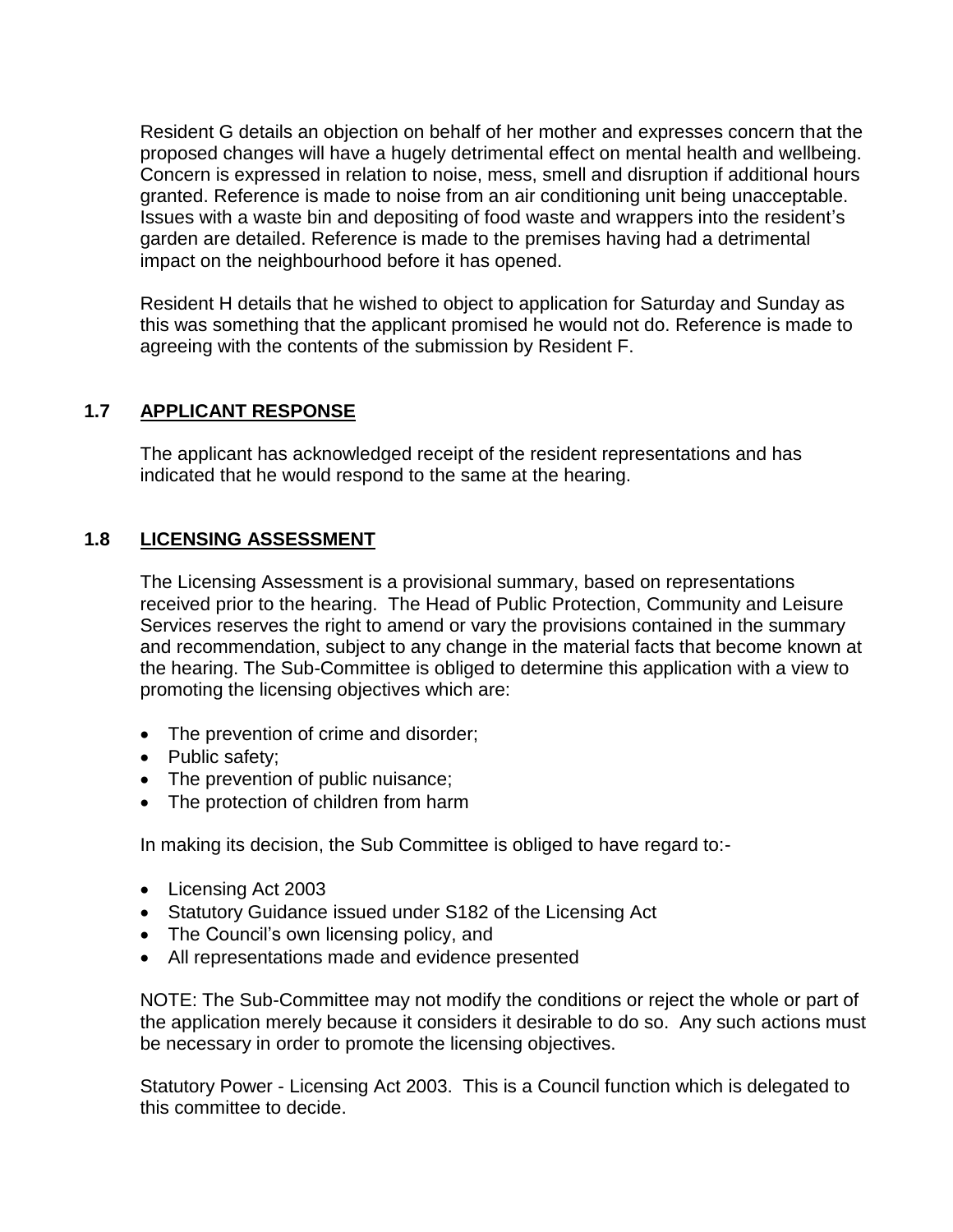# **1.9 OBSERVATIONS**

This application relates to the variation of an existing premises licence for additional sale of alcohol hours on Saturday and Sunday. No representation / objection responses were received from Fire Safety, the Local Health Board, Heddlu Gwent Police and Environmental Health Pollution Team. The Section 182 Home Office Statutory Guidance recognises Responsible Authorities (RA's) as experts in their field.

In the absence of comments from the Responsible Authorities (RA's), they appear satisfied with the applicant's ability to promote the licensing objectives for the additional hours requested by the variation application.

Members will be aware of the Section 182 Home Office National Guidance, in particular Paragraph 9.12 which states -

*'Each responsible authority will be an expert in their respective field, and in some cases it is likely that a particular responsible authority will be the licensing authority's main source of advice in relation to a particular licensing objective. For example, the police*  have a key role in managing the night-time economy and should have good working *relationships with those operating in their local area. The police should usually therefore be the licensing authority's main source of advice on matters relating to the promotion of the crime and disorder licensing objective. However, any responsible authority under the 2003 Act may make representations with regard to any of the licensing objectives if they have evidence to support such representations. Licensing authorities must therefore consider all relevant representations from responsible authorities carefully, even where the reason for a particular responsible authority's interest or expertise in the promotion of a particular objective may not be immediately apparent. However, it remains incumbent on all responsible authorities to ensure that their representations can withstand the scrutiny to which they would be subject at a hearing*.'

Objections have been received during the 28day consultation period from 8 residents. Concern is raised within a number of representations in respect of the applicant's submission for additional hours, despite not having undertaken any licensable activities to date, at the site, at the time of submitting the variation application. However, the council has no discretion or remit to prevent an applicant from making an application to vary an existing licence at any time, whether or not trading and licensable activities have indeed commenced.

Members will only be able to consider the hours sought for Saturday and Sunday as detailed on this variation application and not the merits of the existing licence held.

Members will note the residents' concerns in respect of the applicant being 'untested' given that the company is yet to undertake licensable activities at the site. If the applicant had already commenced licensable activities and operated in line with the licensing objectives, without adverse impact upon residents then, resident fears may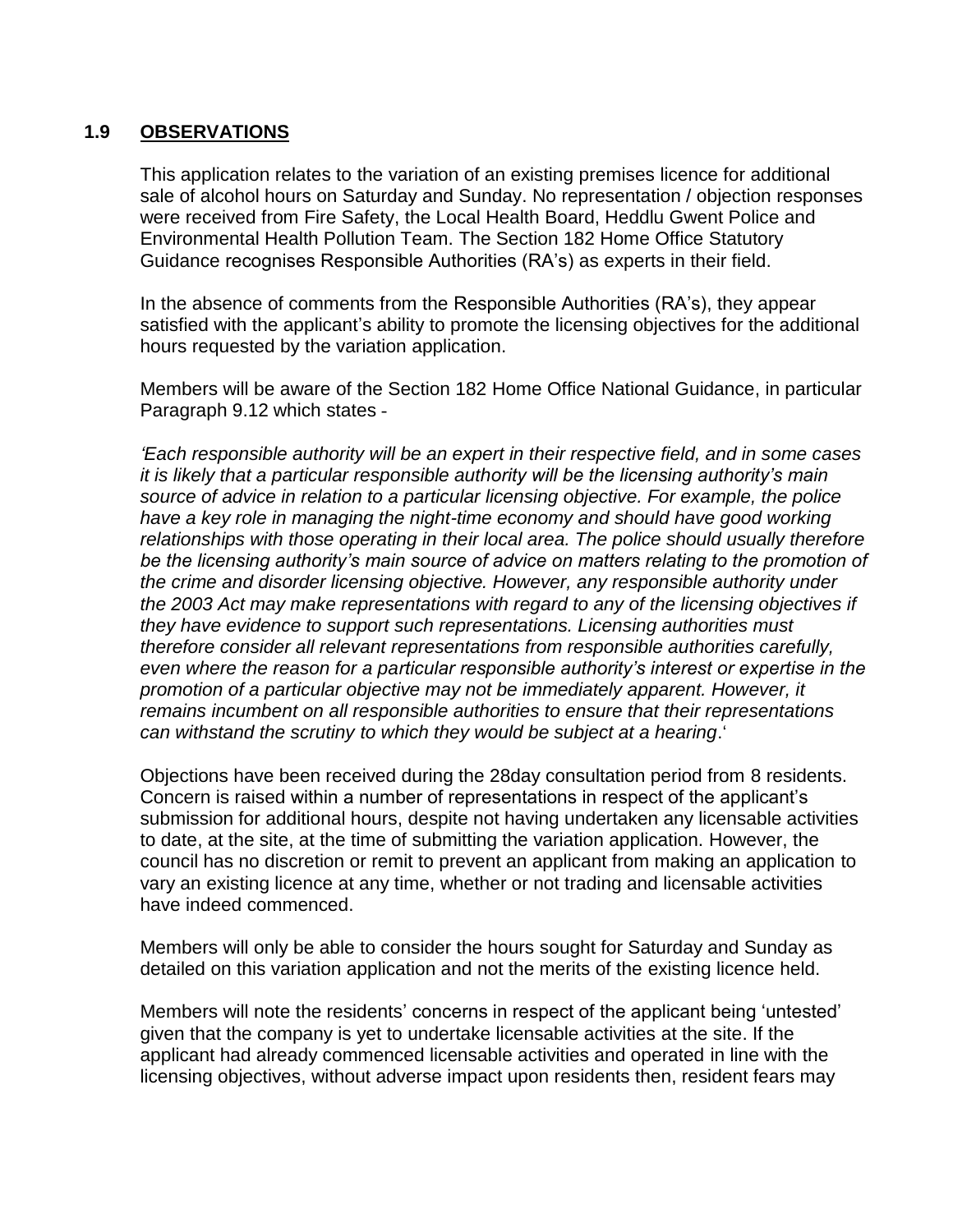have been allayed. Members are guided to advice offered in relation to hours within the Section 182 Home Office National Guidance Paragraph 10.14 which states:

*'Where there are objections to an application to extend the hours during which licensable activities are to be carried on and the licensing authority determines that this would undermine the licensing objectives, it may reject the application or grant it with appropriate conditions and/or different hours from those requested.'*

Members will be required to determine whether granting the additional hours on Saturday (3 hours) between 9.00 and midday and Sunday (14 hours) between 9.00 and 23.00hrs will undermine the licensing objectives namely the prevention of crime and disorder, public safety, the prevention of public nuisance and the protection of children from harm.

The 9am hours sought by the applicant are in keeping with those held by a number of alcohol licensed premises in close proximity in the town. As an example, Caerphilly Municipal Club permits alcohol sales on Saturday & Sunday from 09.00 – 02.30. Caerphilly Visitor Centre permits alcohol sales Saturday & Sunday – 10.00 – 18.00, Ten Degrees permits alcohol sales on Saturday – 09.00 - 01.00 and Sunday 10.00 – 00.00, finally the Gatehouse permits alcohol sales Saturday & Sunday 12.00 – 01.00.

Some of the concerns expressed by residents are understandable especially given the applicant is yet to undertake licensable activity from the premise, however the applicant cannot be held responsible for any existing or historic issues that have arisen as a result of activities held other licensed premises in the vicinity.

Should any residents have concerns in relation to noise / nuisance or anti-social behaviour linked to already licensed premises, then these matters should be reported to the Licensing Team for investigation. The matters identified within the comments submitted by residents in relation to this application are being addressed with the relevant premises.

Whilst it is understood that residents will be concerned by the same, matters such as increased traffic and parking will not be a consideration for Members of this Sub-Committee, as they are not considerations under the Licensing Act 2003.

Reference by residents is made to the undermining of the prevention of public nuisance licensing objective from building or renovation work, however such issues do not form part of licensable activity and would therefore not be a consideration for Members as no licensable activities was being undertaken. Clearly, if residents had concerns about the times at which work was being undertaken or noise from works / renovation, these should have been communicated to Environmental Health Pollution team for investigation. Likewise, any concerns in relation to odour or light pollution generated by the premises.

Having examined the public protection database, aside from reports in relation to vermin and missed refuse collection, there does not appear to be any complaints/service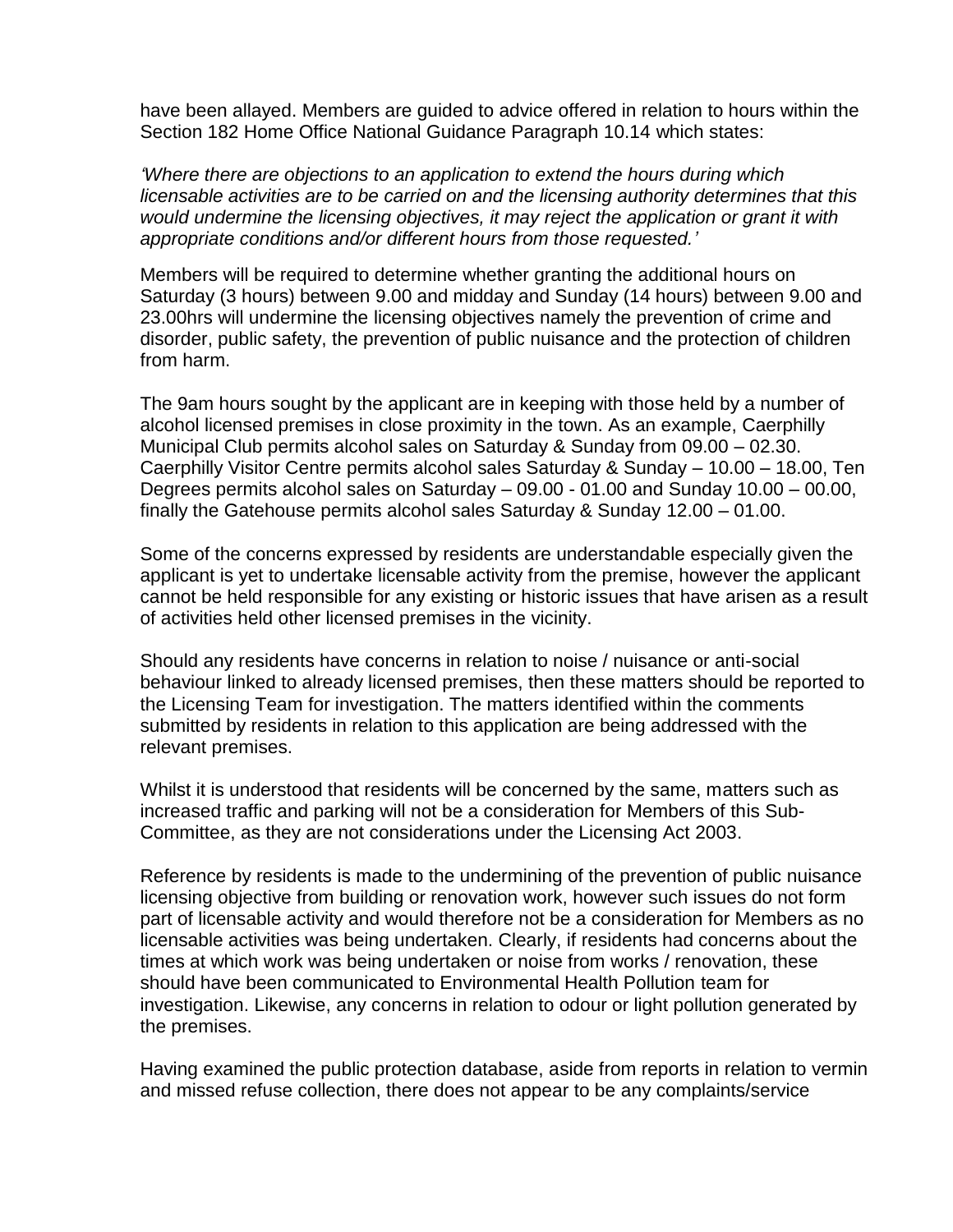requests in relation to noise, odour or light pollution recorded for the period since the grant of premises licence for Brew Monster in September 2020 to date.

Whilst there have been anticipatory concerns raised in relation to the potential for increased noise and disturbance, if additional hours were approved. Existing conditions already attached to the licence will require that any licensable activity will be indoors only (with the ability to provide off sales in sealed containers.)

Advice is offered in relation to relevant, vexatious or frivolous representations and is provided within Paragraph 9.4 of Section 182 Home Office National Guidance which *states '….In other words, representations should relate to the impact of licensable activities carried on from premises on the objectives. For representations in relation to variations to be relevant, they should be confined to the subject matter of the variation….'*

Paragraph 28.23 of the council's licensing policy details that *'Decisions as to the validity of representations will normally be made by officers of the Licensing Authority. In borderline cases, the benefit of the doubt about any aspect of a representation will be given to the person making that representation. The subsequent hearing would then provide an opportunity for the person or body making the representation to amplify and clarify it.*'

Irrespective of the outcome of this application, protection is and will be afforded to local residents' by virtue of Statutory Nuisance provisions of the Environmental Protection Act 1990.

Further protection is afforded where it is evidenced when undertaking licensable activities that a licensee is undermining the licensing objectives both Responsible Authorities and residents have the ability, to apply for a review of the premises licence.

It is worth highlighting that if Members determined to refuse or limit hours for the provision of sale of alcohol as part of this variation. Opening hours of a premises do not constitute a licensable activity, and therefore, the premises could subject to other controls e.g planning, could open and provide for service of breakfast / food for the hours specified.

In relation to references to Planning by residents, Paragraphs 17.11 of the Council's Statement of Licensing policy provides guidance to Members as the two regimes are separate entities and states *'The Licensing Authority is not bound by decisions made by the Planning Committee and vice versa.'*

Furthermore Paragraph 17.12 which states *'Where, as a condition of planning permission, a terminal hour has been set for the use of premises for commercial purposes that is different to the licensing hours, the licensee must observe the earlier closing time in order to avoid any breach of their planning permission - for which they may be liable to prosecution under planning law (and vice versa where the licensing hours finish earlier than the planning permission).'*